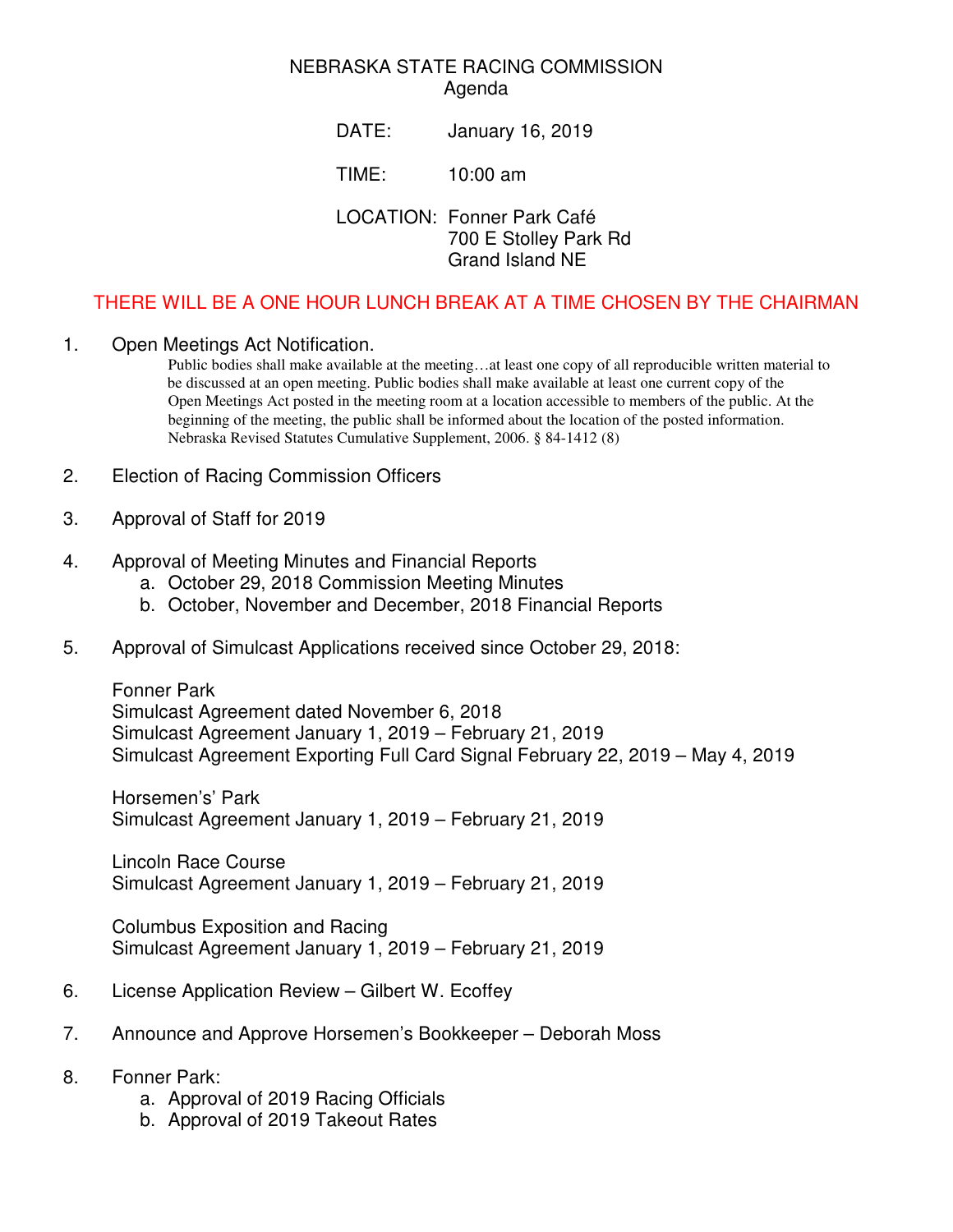- 9. Directives:
	- 01-19 Health Papers
	- 02-19 Jockey Mount Fees
	- 03-19 Steroids
	- 04-19 Cancel Delay
	- 05-19 Test Barn Staff Using Needles
	- 06-19 Wearing Licenses
	- 07-19 Veterinarian License
	- 08-19 Spirit of the Claim
	- 09-19 Rule 23.001.13
	- 10-19 Revocation
	- 11-19 Saddling Horses in the Paddock
	- 12-19 Approved Safety Vests
	- 13-19 Approved Safety Helmets
	- 14-19 Riding Crop
	- 15-19 Jockey Insurance
	- 16-19 NSAID'S
	- 17-19 Thresholds CTMS
	- 18-19 Environmental Contaminants
	- 19-19 Simulcast Agreements
	- 20-19 Five Year Old Maidens
- 10. Lincoln Race Course Track Improvements Rule 3.001.14
- 11. Status of Breeders Awards held by OER Bill VonSeggern
- 12. Consider Asking the Nebraska Attorney General's Office to Represent the Racing Commission in the Appeal Filed with the Lancaster County District Court. Case CI 18-373
- 13. Fairplay Park Request for Preliminary Approval to Begin Simulcasting When Facility is Remodeled
- 14. Acknowledge Receipt of an 11 Page Letter from the NE Attorney General's Office Dated 11/15/2018
- 15. Rescind the Findings from the October 29, 2018 Racing Commission Meeting Agenda Item #12 Pertaining to Fonner Park's Request to Approve an Additional Pari-Mutuel Wager
- 16. Rescind:
	- a. Approval of 2019 Live Race Date Applications Approved on October 29, 2018
	- b. Approval of 2019 Simulcast Facility Applications Approved on October 29, 2018
- 17. Hearing:
	- a. 2019 Live Race Date Applications
	- b. 2019 Simulcast Facility Applications
- 18. Public Hearing on Fonner Park's Request to Have a New Form of Wagering Approved Historic Horse Racing